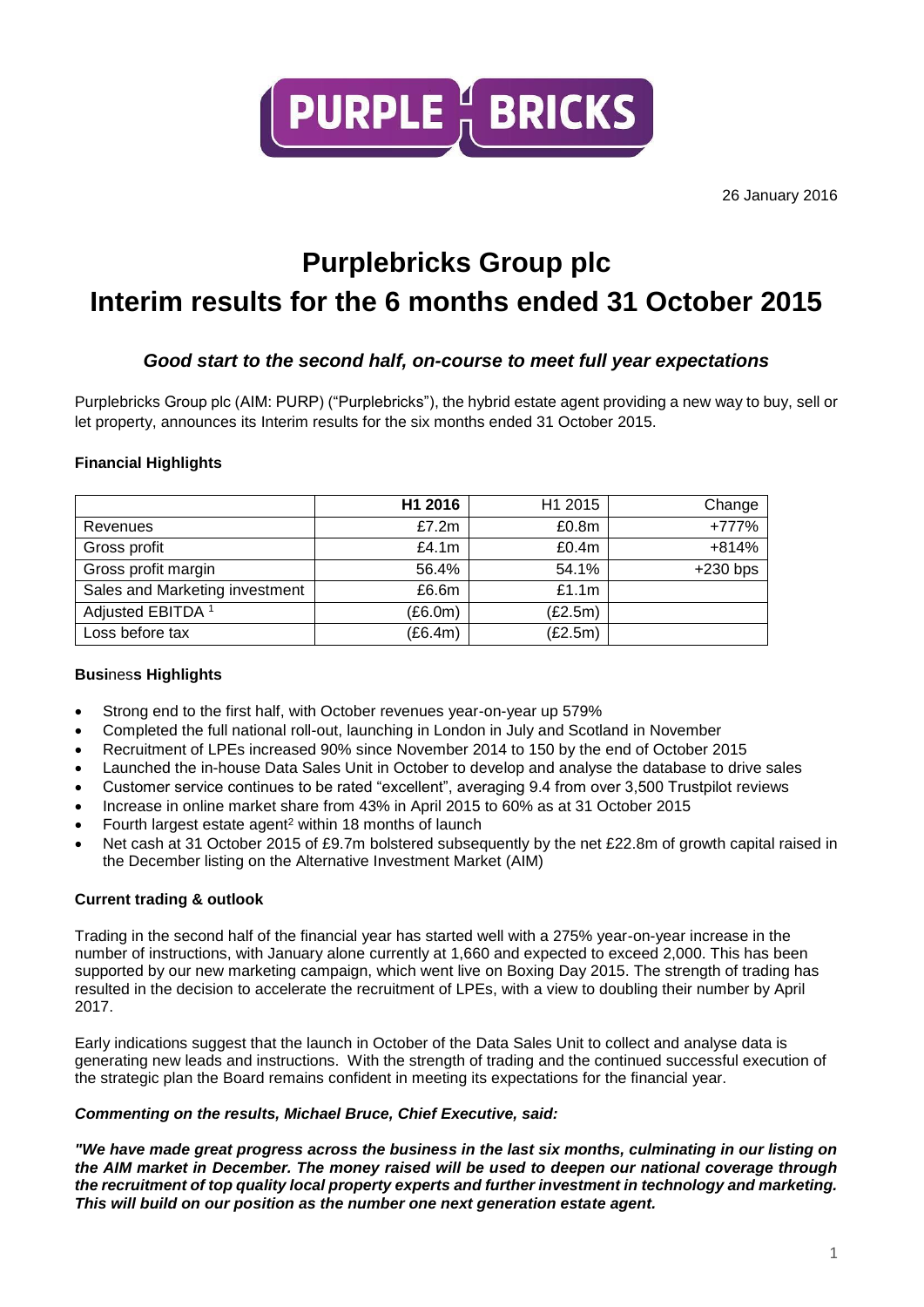*Our compelling proposition of personalised, high quality service and affordable fees provides the best of both worlds, resonating with a growing number of customers and posing a fundamental challenge to traditional estate agents, who currently dominate the £4bn market.* 

*As a newly listed company, our focus is on executing the strategy in order to generate attractive returns for all our shareholders. I am pleased with the progress to date and I am confident that we can build a substantial share in this market."* 

#### *Notes*

*1 Adjusted EBITDA is defined by the Group as loss/profit before tax, depreciation, amortisation, net finance costs, fees incurred in relation to the IPO, and share based payments charges*

*2 Purplebricks figure is based on annualised number of instructions received in September 2015, which is higher than the actual number of instructions received over the year to September 2015. The other figures have been obtained from publicly available information or estimated by management, may represent different 12 month periods and are based on completed sales numbers*

A presentation to analysts and investors followed by a demonstration of the platform will be held at the offices of Instinctif Partners on 26 January 2016. For further details please contact Louis Supple on: +44 (0) 207 457 2020 or email louis.supple@instinctif.com.

For further information, please contact:

| <b>Purplebricks Group plc</b><br>Michael Bruce, Chief Executive<br>Neil Cartwright, Chief Financial Officer                                        | +44 (0) 20 7457 2020 |
|----------------------------------------------------------------------------------------------------------------------------------------------------|----------------------|
| <b>Zeus Capital</b><br><b>NOMAD &amp; Broker</b><br>Nicholas How (Corporate Finance)<br>Ben Robertson (Corporate Broking)<br>Mike Cuthbert (Sales) | +44 (0) 20 3829 5000 |
| <b>Instinctif Partners</b><br>David Simonson<br>Mark Reed<br>Louis Supple                                                                          | +44 (0) 20 7457 2020 |

#### **About Purplebricks**

Purplebricks is the leading next generation estate agency in the UK that combines highly experienced and professional Local Property Experts and an innovative use of technology to help make the process of selling, buying or letting so much more convenient, transparent and cost effective. Purplebricks is transforming the way people perceive estate agents and estate agency.

### **Summary**

The first half of FY2016 has experienced good growth. Completing the national rollout and increasing the number of highly experienced LPEs, in conjunction with the planned national marketing programme, was achieved whilst maintaining our impressive high quality service. Purplebricks is rated "excellent" by independent review website Trustpilot (rated 9:4) with currently over 3,500 reviews from customers.

Going into the Spring market for the first time as a national estate agent, Purplebricks intends to accelerate the programme of recruitment of Local Property Experts in all areas of the UK as more and more sellers are choosing Purplebricks to sell their property.

The Admission to AIM on 17 December 2015, which raised a further £22.8m of growth capital, in addition to the net cash position as at 31 October 2015 of £9.7m, provides additional firepower to build on its position as the leading next generation estate agent and to significantly grow its market share.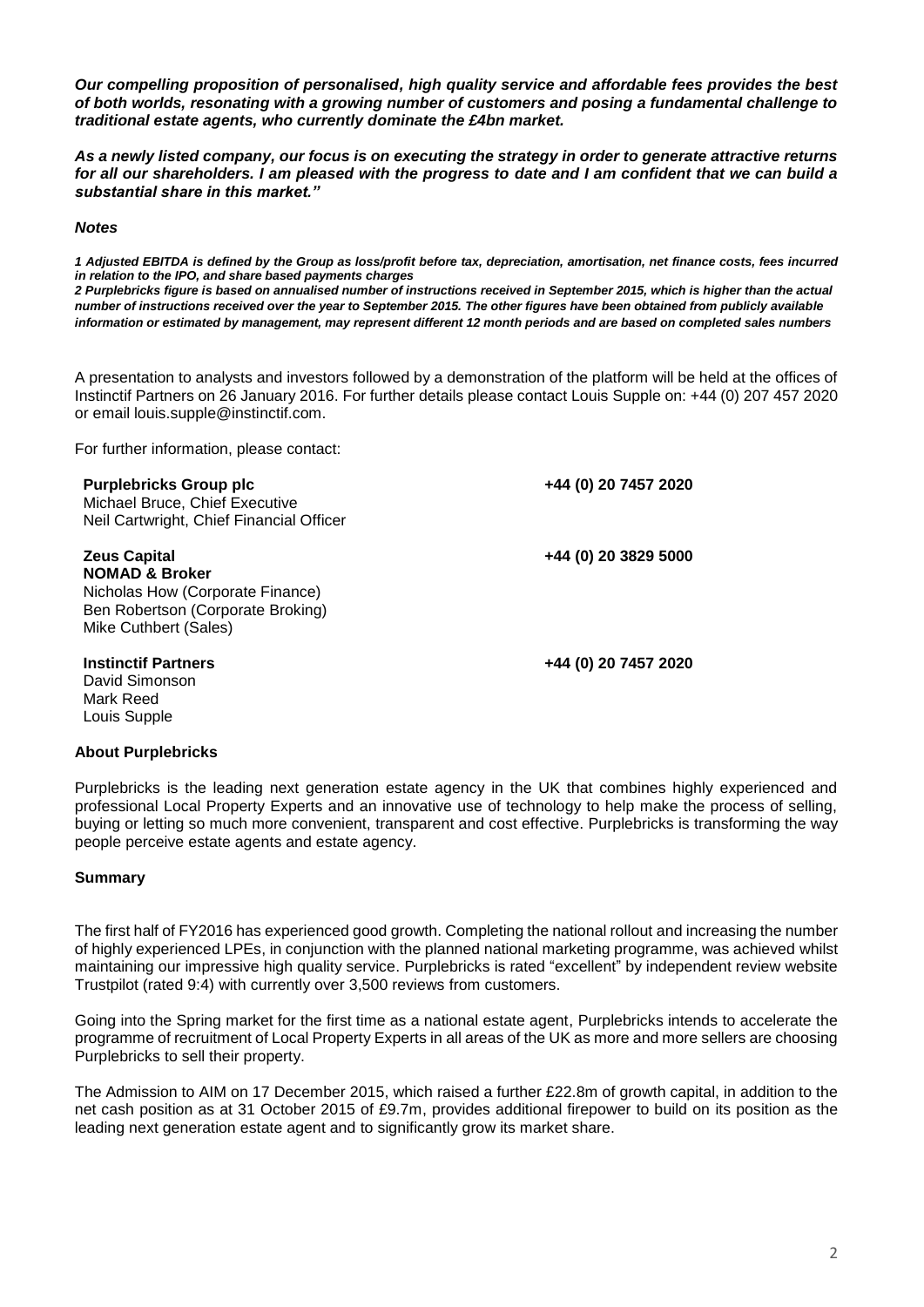### **Strategy**

The annual UK estate agency market is estimated to be worth over £4.4bn. Purplebricks' strategy is to build upon its leading hybrid proposition to win market share which, combined with its flexible and low cost business model, should generate attractive returns.

The attainment of the strategy is based on the following key pillars of the Purplebricks offer:

**Superior value -** Traditional estate agents charge a fee on sales typically within the range of 1% to 3% on the sale price and average at over £4,000 (inc. VAT). By contrast, the average Purplebricks fee is £1,080 (inc. VAT).

**Local experts, personal service -** Purplebricks is not an online estate agent, it is a hybrid estate agent that has a growing number of LPEs (165 as at 18 November 2015). The LPEs, who have extensive experience and detailed knowledge of their respective areas, visit the properties and provide valuations. Once instructed the LPEs provide support, advice and assistance throughout the sales process and customers can speak to an expert 24 hours a day. LPEs are paid a fixed fee for each instruction and will also receive additional income for the sale of other products and services.

Over 90% of LPEs are self-employed, running and growing their own businesses within their allocated region. They are recruiting additional LPEs to work for them to support the growth of their region, which helps Purplebricks continue to build an 'ultra local' service to its customers. All LPEs, including those which are recruited by other LPEs, have to undergo a rigorous recruitment process and, if successful, a two week demanding training programme, so as to ensure recruitment of only the best people.

To date 43 LPEs have already engaged additional LPEs in their business. Accordingly, as they grow their business, they can build capital value as part of their licence agreement with Purplebricks. The LPE can, subject to the terms of their agreement which includes an approval by Purplebricks, sell their licence to an acceptable third party. The LPE is therefore motivated, engaged and rewarded for building their business within a culture of personal and professional integrity.

**24/7 customer service -** The technology platform developed by Purplebricks enables the whole process to happen instantly 24 hours a day. The vast majority of Purplebricks' customer traffic happens when traditional agents are closed. Customers can instantly know what is happening with their property: they can book valuations, arrange viewings, see feedback from viewings, offers can be made and sales can be agreed, customers can receive performance reports and can contact Purplebricks 24 hours per day. Transactions take place day and night.

**Focus on technology -** Purplebricks has spent four and a half years developing and building its technology and has a team of developers who work on new features, maintenance and security. Purplebricks intends to continue to develop its offering, introducing new versions of its platform and assessing new and improved ways of accessing and operating the process of selling, buying and letting property. A mobile app is in beta testing and is anticipated to be launched shortly.

**High profile marketing strategy** – The differentiated marketing strategy is based upon a consistent presence on the media, including TV, to drive customer traffic to the website, complemented by extensive use of radio, Pay Per Click (**PPC**), social networking, retargeting and portal advertising.

**Brand awareness and customer engagement -** Purplebricks aims to increase brand awareness among UK homeowners, landlords, buyers and sellers as a trusted and effective alternative to high street agents and online competitors. Customer satisfaction and referral is a fundamental part of the Purplebricks service. Purplebricks is rated excellent by independent review website Trustpilot (rated 9.4) with currently over 3,500 reviews from customers.

### **The Business Model**

**Instructions convert quickly to cash -** Purplebricks has a competitive and transparent, flat fee pricing structure of £798 (inc. VAT) for a sale anywhere in the UK other than certain defined London postcodes where there is a charge of £1,158 (inc. VAT). There are additional charges if the customer wants Purplebricks to undertake the viewings on their behalf, if they require an energy performance certificate or a Rightmove premium display. The Company's additional sources of revenue currently comprise fees from conveyancing, mortgage referrals and insurance.

The average Purplebricks fee including all other sources of income is circa. £1,080 (inc. VAT).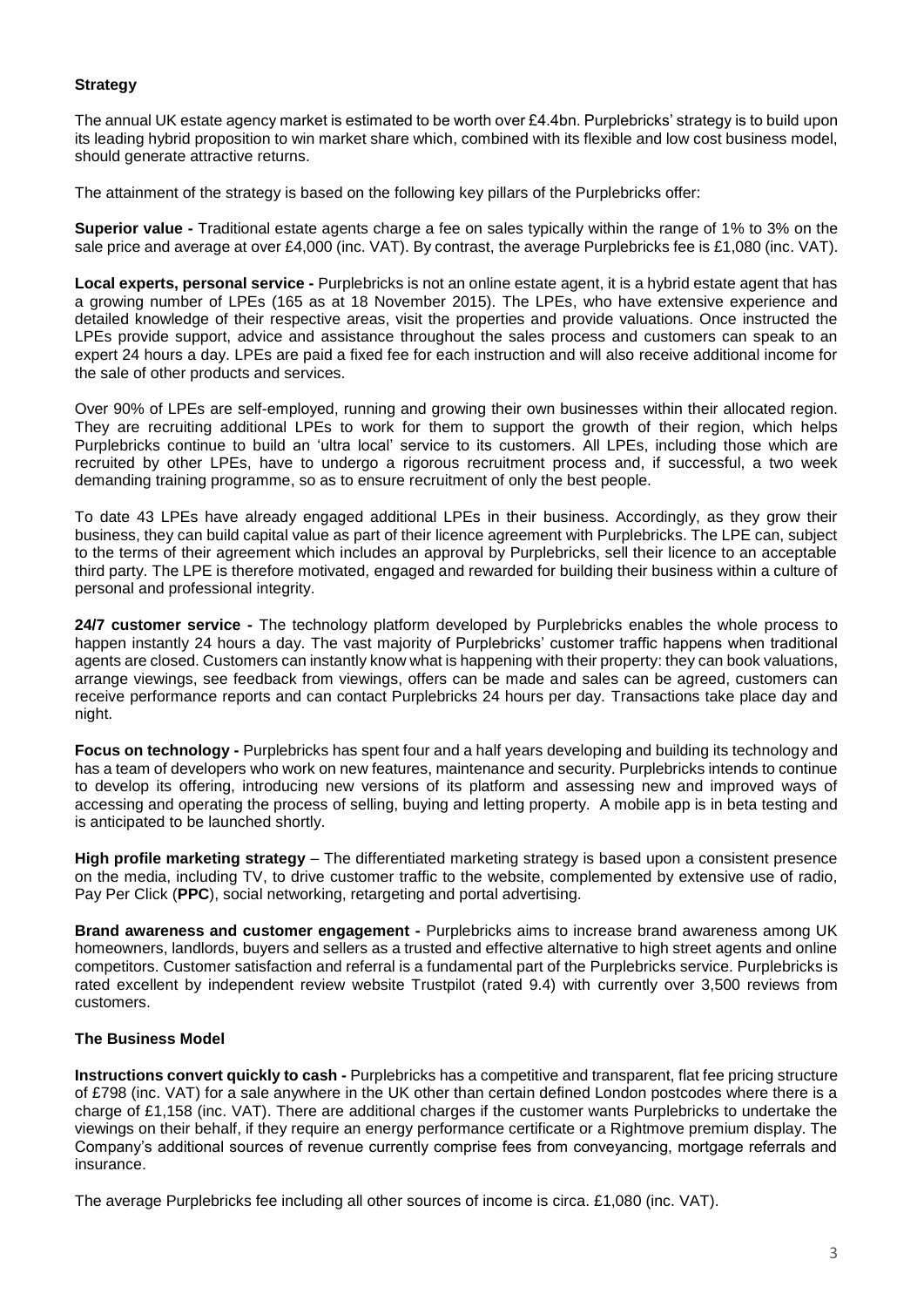The customer can choose to pay upfront on instruction or they can delay the payment (at no additional cost) until the earlier of the sale of the property or ten months from instruction. The deferred payment is financed by Close Brothers. Purplebricks is paid by Close Brothers the next working day. If a customer wishes to defer payment, they are required to use Purplebricks' conveyancing services for the sale.

**Low and flexible cost base -** The cost structure of the business is different to that of a traditional estate agent. First, the hybrid model does not require the overheads of a high street estate agency business, with extensive, leased branches. Secondly, the LPEs are typically self-employed (90%) with fees payable upon instruction. As a result gross margins are substantial, reaching 56.4% for the six months ended 31 October 2015. The marketing budget is in alignment with the strategy of consistent presence in the media such as television, and aims not only to build awareness but also to help maintain and extend the Company's position as the leading next generation estate agent.

### **Financial Review**

Total revenue in the six months grew by 777% year-on-year to £7.2m (H1 FY15: £0.8m), reflecting the on-going rollout of UK regions, the recruitment of LPEs and the step-up in the marketing programme. During the period the average fee per instruction was £829 (inc. VAT) and the average between September and October 2015 was £1,080 (inc of VAT) as a consequence of increasing conveyancing referral fee volumes.

Gross profit in the period was £4.1m (H1 FY15: £0.4m) a year-on-year increase of 814%. As a result the gross margin increased by 230 bps to 56.4%.

Administrative and establishment expenses increased as the business scaled its operations for future growth. This has involved investing further in development resources for our eZie platform, relocating our offices within Solihull and also includes the creation of the Data Sales Unit.

During the period the business moved into profit before sales and marketing costs of £0.3m (H1 FY15: loss of £1.4m), demonstrating that the benefits of scale are now starting to come through.

Sales and marketing costs increased to £6.6m (H1 FY15: £1.1m) reflecting the step-up in the marketing programme onto a national footing.

As a result of the planned increase in sales and marketing expenditure the Group reported an operating loss before amortisation of intangibles and share based charges of £6.0m (H1 FY15: £2.5m). There was no tax charge during the period.

As at the 31 October 2015 the Group had a net cash balance of £9.7m, following a private fundraising round which raised a net £10.0m in June 2015. This has been subsequently bolstered, post the period end, by the £22.8m of growth capital raised in the AIM listing in December.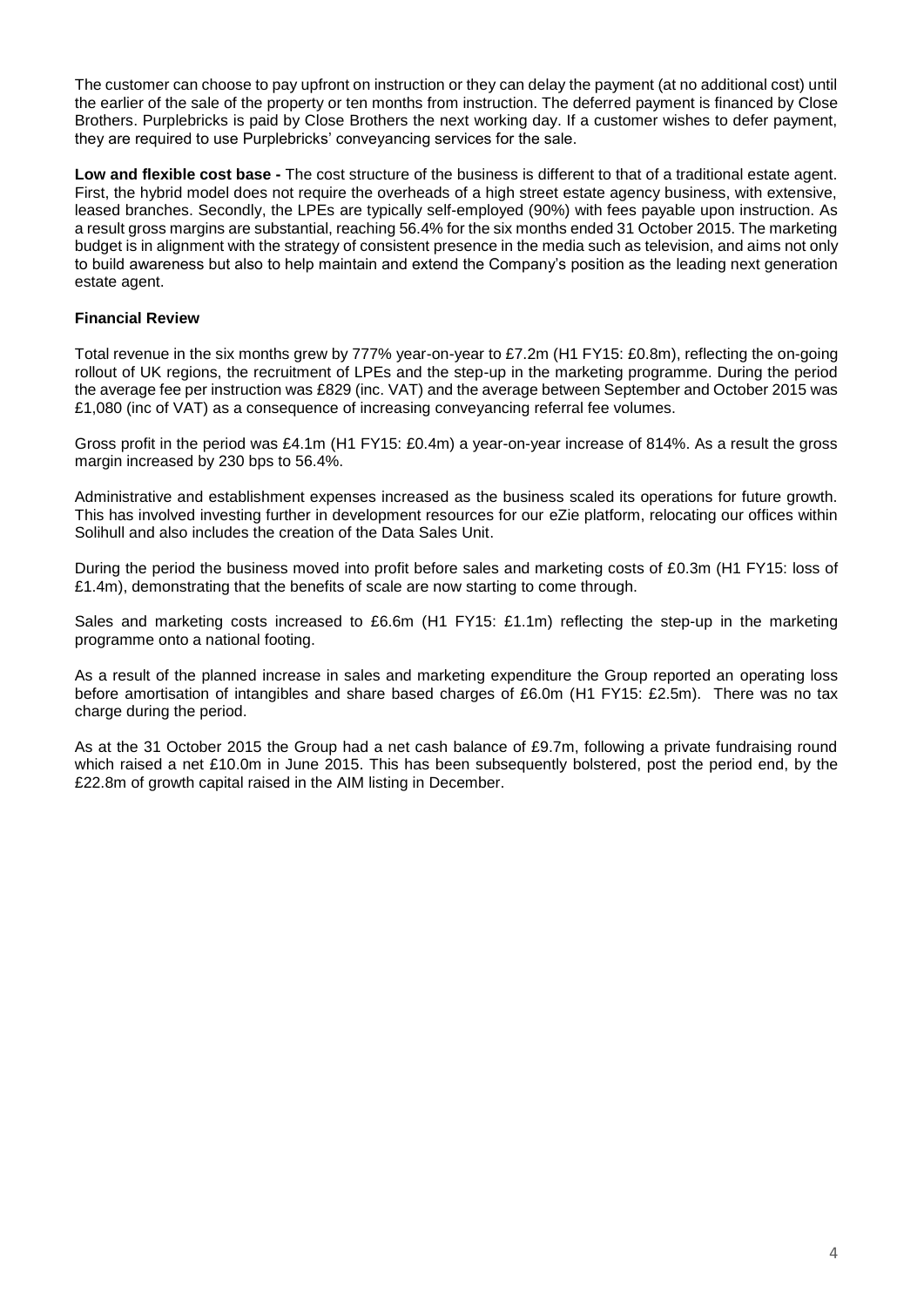### **Statement of comprehensive income**

For the six month period to 31 October 2015

|                                                                                   | <b>Note</b> | Six months Six months<br>ended 31<br><b>October</b><br>2015<br><b>Unaudited</b><br>£ | ended 31<br>October<br>2014<br><b>Unaudited</b><br>£                                   | Year ended<br>30 April<br>2015<br>Audited<br>£ |
|-----------------------------------------------------------------------------------|-------------|--------------------------------------------------------------------------------------|----------------------------------------------------------------------------------------|------------------------------------------------|
| Revenue<br>Cost of sales                                                          |             | (3, 132, 589)                                                                        | 7,184,062 819,014 3,394,464                                                            | $(375,970)$ $(1,383,337)$                      |
| Gross profit/(loss)                                                               |             | 4,051,473                                                                            | 443,044 2,011,127                                                                      |                                                |
| Administrative and establishment expenses<br>Sales and marketing costs            |             |                                                                                      | $(3,783,022)$ $(1,831,015)$ $(3,965,412)$<br>$(6,641,302)$ $(1,124,125)$ $(3,473,028)$ |                                                |
| Loss from operating activities                                                    |             |                                                                                      | $(6,372,851)$ $(2,512,096)$ $(5,427,313)$                                              |                                                |
| Loss from operating activities before adjustments in respect of<br>the following: |             |                                                                                      | $(6,026,381)$ $(2,494,611)$ $(5,282,234)$                                              |                                                |
| Amortisation of intangibles                                                       |             |                                                                                      | $(34, 112)$ $(17, 485)$                                                                | (40,063)                                       |
| Share based payment charge                                                        | 3           | (312, 358)                                                                           | $\sim$                                                                                 | (105, 016)                                     |
| Loss from operating activities                                                    |             |                                                                                      |                                                                                        | $(6,372,851)$ $(2,512,096)$ $(5,427,313)$      |
| Finance expenses                                                                  |             | (17, 349)                                                                            | (6,630)                                                                                | (8, 467)                                       |
| Loss before taxation<br><b>Taxation</b>                                           |             |                                                                                      | $(6,390,200)$ $(2,518,726)$ $(5,435,780)$                                              |                                                |
| Loss for the year and total comprehensive loss                                    |             |                                                                                      | $(6,390,200)$ $(2,518,726)$ $(5,435,780)$                                              |                                                |
|                                                                                   |             |                                                                                      |                                                                                        |                                                |
| Basic and diluted loss per share (pence)                                          | 4           | (3.44)                                                                               | (1.79)                                                                                 | (3.57)                                         |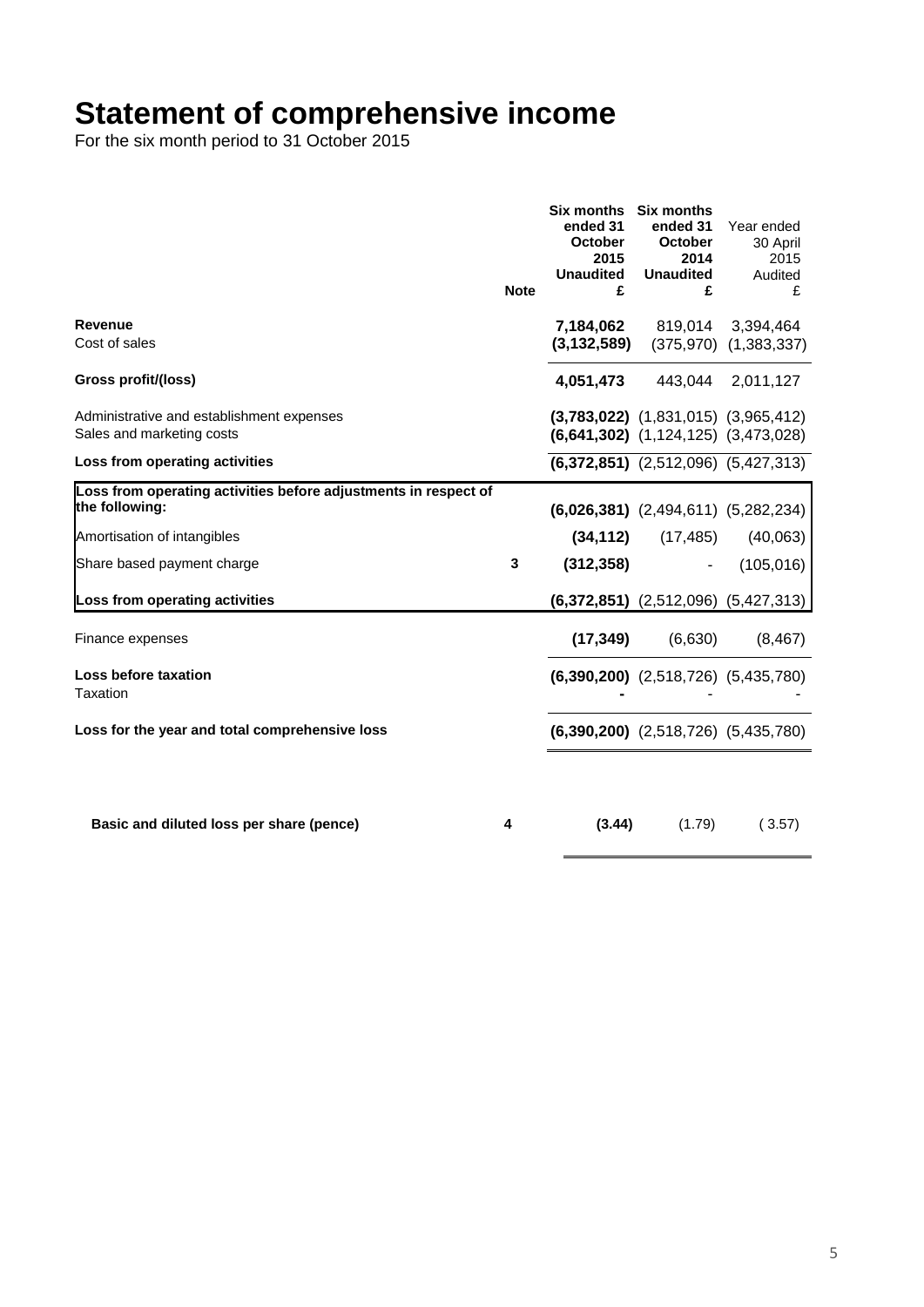# **Statement of changes in equity**

For the six month period to 31 October 2015

|                                                                 |                              |                              |                                  | <b>Share</b>                      |                                      |
|-----------------------------------------------------------------|------------------------------|------------------------------|----------------------------------|-----------------------------------|--------------------------------------|
| For the six months ended 31<br>October 2015<br><b>Unaudited</b> | <b>Share</b><br>capital<br>£ | <b>Share</b><br>premium<br>£ | <b>Retained</b><br>earnings<br>£ | based<br>payments<br>reserve<br>£ | <b>Total</b><br>equity<br>£          |
| At 1 May 2015                                                   | 17,658                       | 12,298,269                   | (8,026,657)                      | 105,016                           | 4,394,286                            |
| Issue of shares                                                 | 1,358                        | 9,998,659                    |                                  | ٠                                 | 10,000,01                            |
| Share-based payment charge                                      |                              |                              |                                  | 312,358                           | 312,358                              |
| <b>Transactions with owners</b>                                 | 1,358                        | 9,998,659                    |                                  | 312,358                           | 10,312,37                            |
| Loss for the period                                             |                              | ۰                            | (6,390,200)                      | ۰                                 | 5<br>(6,390,20)<br>$\left( 0\right)$ |
| <b>Total comprehensive loss</b>                                 |                              | -                            | (6,390,200)                      | -                                 | (6,390,20)<br>$\left( 0\right)$      |
| At 31 October 2015                                              | 19,016                       | 22,296,928                   | (14, 416, 857)                   | 417,374                           | 8,316,461                            |

| For the six months ended 31<br>October 2014<br><b>Unaudited</b> | <b>Share</b><br>capital<br>£ | <b>Share</b><br>premium<br>£ | <b>Retained</b><br>earnings<br>£ | <b>Share</b><br>based<br>payments<br>reserve<br>£ | <b>Total</b><br>equity<br>£ |
|-----------------------------------------------------------------|------------------------------|------------------------------|----------------------------------|---------------------------------------------------|-----------------------------|
| At 1 May 2014                                                   | 10,350                       | 4,163,618                    | (2,590,877)                      |                                                   | 1,583,091                   |
| Issue of shares                                                 | 7,308                        | 8,134,651                    |                                  |                                                   | 8,141,959                   |
| Share-based payment charge                                      |                              |                              |                                  |                                                   |                             |
| <b>Transactions with owners</b>                                 | 7,308                        | 8,134,651                    |                                  | ٠                                                 | 8.141.959                   |
| Loss for the period                                             |                              | ۰                            | (2,518,726)                      | ٠                                                 | (2,518,726)                 |
| <b>Total comprehensive loss</b>                                 |                              | -                            | (2,518,726)                      | ٠                                                 | (2,518,726)                 |
| At 31 October 2014                                              | 17.658                       | 12,298,269                   | (5, 109, 603)                    |                                                   | 7,206,324                   |

|                                                    |                              |                              |                                  | <b>Share</b><br>based    |                      |
|----------------------------------------------------|------------------------------|------------------------------|----------------------------------|--------------------------|----------------------|
| For the year ended 30 April 2015<br><b>Audited</b> | <b>Share</b><br>capital<br>£ | <b>Share</b><br>premium<br>£ | <b>Retained</b><br>earnings<br>£ | payments<br>reserve<br>£ | Total<br>equity<br>£ |
| At 1 May 2014                                      | 10,350                       | 4,163,618                    | (2,590,877)                      |                          | 1,583,091            |
| Issue of shares                                    | 7,308                        | 8,134,651                    | ۰                                | ۰                        | 8,141,959            |
| Share-based payment charge                         |                              |                              | ٠                                | 105,016                  | 105,016              |
| <b>Transactions with owners</b>                    | 7,308                        | 8,134,651                    | ۰                                | 105,016                  | 8,246,975            |
| Loss for the period                                |                              |                              | (5,435,780)                      | $\overline{\phantom{a}}$ | (5,435,780)          |
| <b>Total comprehensive loss</b>                    |                              | ۰                            | (5,435,780)                      | ٠                        | (5,435,780)          |
| At 30 April 2015                                   | 17.658                       | 12,298,269                   | (8,026,657)                      | 105,016                  | 4,394,286            |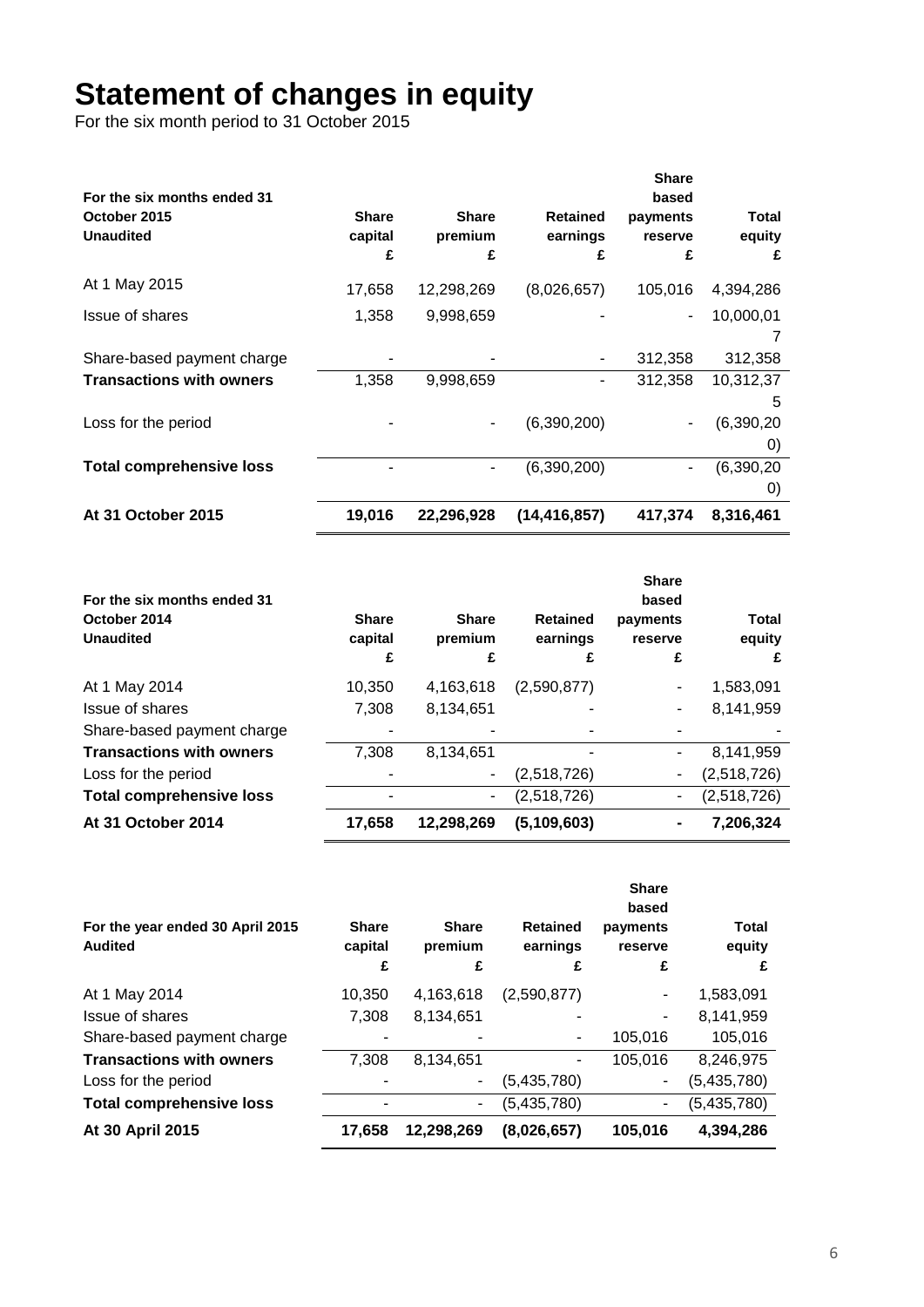# **Statement of financial position**

As at 31 October 2015

|                                              |              | 31 October       | 31 October    | 30 April                  |
|----------------------------------------------|--------------|------------------|---------------|---------------------------|
|                                              |              | 2015             | 2014          | 2015                      |
|                                              |              | <b>Unaudited</b> | Unaudited     | Audited                   |
| <b>Non-current assets</b>                    | <b>Notes</b> | £                |               | £                         |
| Property, plant and equipment                |              | 168,996          | 30,904        | 63,207                    |
| Intangible assets                            |              | 174,663          | 85,713        | 137,893                   |
|                                              |              | 343,659          | 116,617       | 201,100                   |
| <b>Current assets</b>                        |              |                  |               |                           |
| <b>Current taxation</b>                      |              |                  |               |                           |
| Trade and other receivables                  |              | 1,445,590        | 434,542       | 746,083                   |
| Cash and cash equivalents                    |              | 9,744,843        | 7,190,706     | 4,609,771                 |
|                                              |              | 11,190,433       | 7,625,248     | 5,355,854                 |
| <b>Current liabilities</b>                   |              |                  |               |                           |
| Trade and other payables                     |              | (2,934,822)      |               | $(535,541)$ $(1,052,739)$ |
| Deferred income                              |              | (282, 809)       |               | (109, 930)                |
|                                              |              | (3,217,631)      |               | $(535,541)$ $(1,162,669)$ |
| <b>Net current assets</b>                    |              | 7,972,802        | 7,089,707     | 4,193,185                 |
| <b>Total assets less current liabilities</b> |              | 8,316,461        | 7,206,324     | 4,394,285                 |
| <b>Net assets</b>                            |              | 8,316,461        | 7,206,324     | 4,394,285                 |
| <b>Equity</b>                                |              |                  |               |                           |
| Share capital                                |              | 19,016           | 17,658        | 17,658                    |
| Share premium                                |              | 22,296,928       | 12,298,269    | 12,298,268                |
| Share based payments reserve                 |              | 417,374          |               | 105,016                   |
| Retained earnings                            |              | (14,416,857)     | (5, 109, 603) | (8,026,657)               |
| <b>Total equity</b>                          |              | 8,316,461        | 7,206,324     | 4,394,285                 |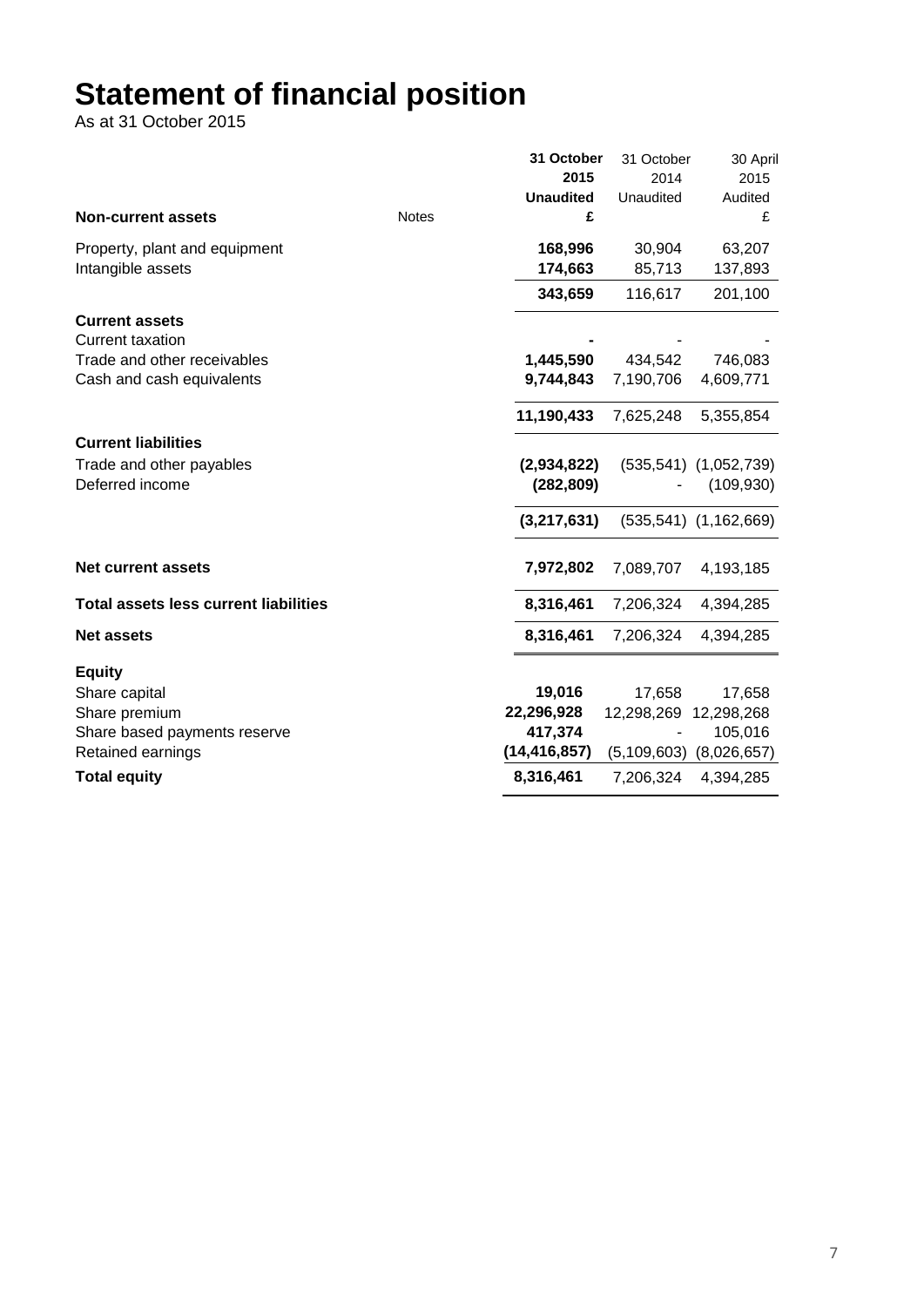# **Statement of cash flows**

For the six month period to 31 October 2015

|                                                          | <b>Six months</b> | Six months    |             |
|----------------------------------------------------------|-------------------|---------------|-------------|
|                                                          | ended 31          | ended 31      | Year ended  |
|                                                          | October 2015      | October 2014  | 30          |
|                                                          | <b>Unaudited</b>  | Unaudited     | April 2015  |
|                                                          |                   |               | Audited     |
| Cash flows from operating activities                     | £                 | £             | £           |
| Loss for the period after taxation                       | (6, 390, 200)     | (2,518,726)   | (5,435,780) |
| Adjustments for:                                         |                   |               |             |
| Amortisation of intangible assets                        | 34,112            | 17,485        | 40,063      |
| Depreciation                                             | 23,719            | 7,163         | 15,757      |
| Share-based payment charge                               | 312,358           |               | 105,016     |
| Tax refund                                               |                   |               | 265,884     |
| Operating cash flow before changes in working<br>capital | (6,020,011)       | (2,494,078)   | (5,009,060) |
| Movement in trade and other receivables                  | (699, 505)        | 192,924       | (205, 271)  |
| Movement in trade and other payables                     | 1,882,083         | 29,260        | 368,640     |
| Movement in deferred income                              | 172,879           |               | 109,930     |
| Cash flow from continuing operations                     | (4,664,554)       | (2,271,894)   | (4,735,761) |
| Net cash flow from operating activities                  | (4,664,554)       | (2, 271, 894) | (4,735,761) |
| Cash flow from investing activities                      |                   |               |             |
| Purchase of property, plant and equipment                | (129, 509)        | (1,752)       | (42, 650)   |
| Development expenditure capitalised                      | (70, 882)         | (48, 471)     | (123, 229)  |
| Net cash flow from investing activities                  | (200, 391)        | (50, 223)     | (165, 879)  |
| Cash flow from financing activities                      |                   |               |             |
| Issue of shares, net of costs                            | 10,000,017        | 8,143,370     | 8,141,958   |
| Net cash flow from financing activities                  | 10,000,017        | 8,143,370     | 8,141,958   |
| Net increase in cash and cash equivalents                | 5,135,072         | 5,821,253     | 3,240,318   |
| Cash and cash equivalents at beginning of year           | 4,609,771         | 1,369,453     | 1,369,453   |
|                                                          |                   |               |             |
| Cash and cash equivalents at the end of the year         | 9,744,843         | 7,190,706     | 4,609,771   |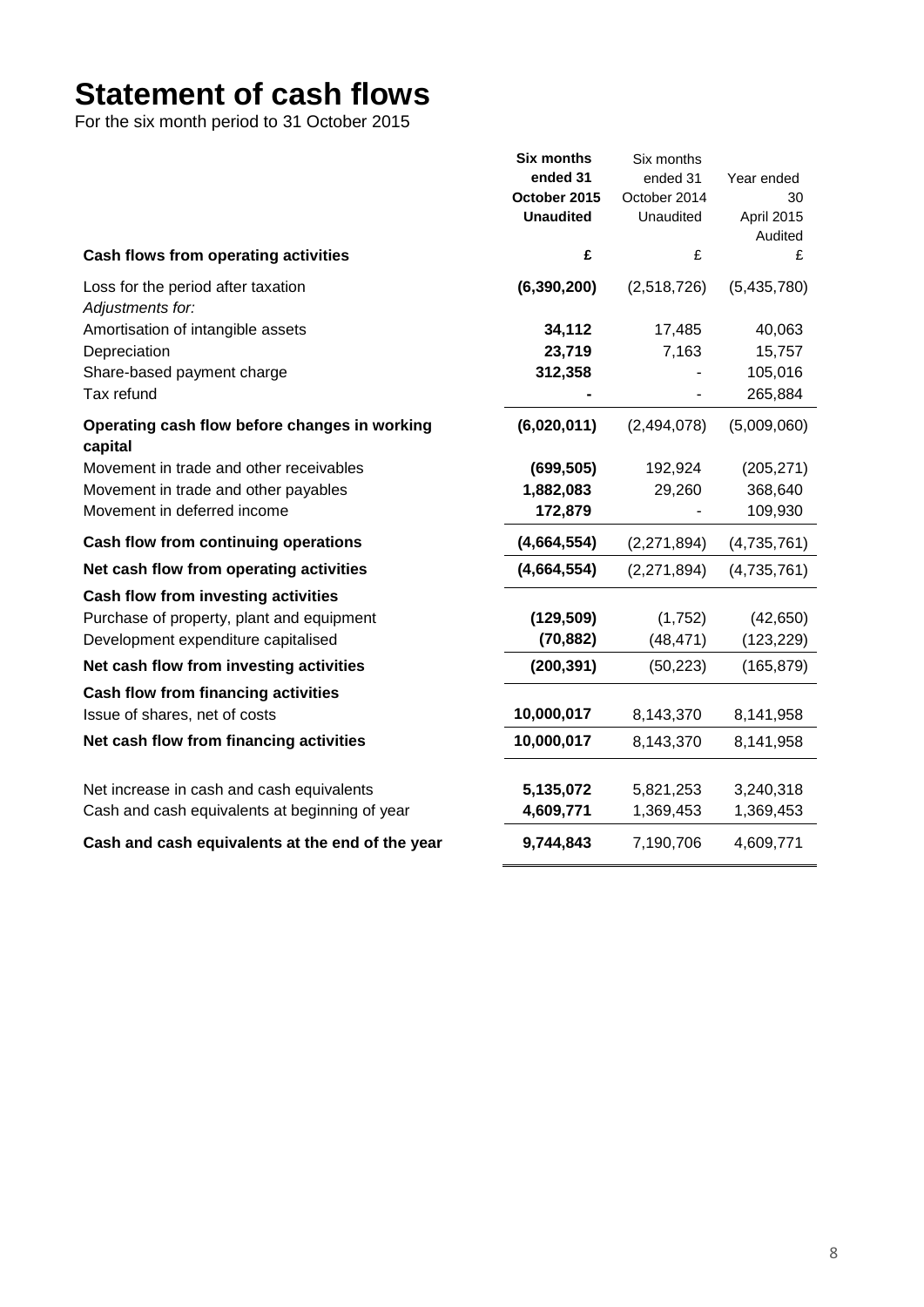## **Notes to the financial statements**

### **1 Basis of preparation**

Purplebricks Group plc, is incorporated and domiciled in the United Kingdom.

The interim financial statements for the six month period ended 31 October 2015 (including the comparatives for the six month period ended 31 October 2014 and the year ended 30 April 2015) were approved by the board of directors on 26 January 2016. Under the Security Regulations Act of the EU, amendments to the financial statements are not permitted after they have been approved.

It should be noted that accounting estimates and assumptions are used in the preparation of the interim financial information. Although these estimates are based on management's best knowledge and judgement of current events, actual results may ultimately differ from those estimates. The interim financial statements have been prepared using the accounting policies as described in the year-end financial statements.

The interim financial information contained within this report does not constitute statutory accounts as defined in the Companies Act 2006, section 434. The full accounts for the year ended 30 April 2015 received an unqualified report from the auditors and did not contain a statement under Section 498 of the Companies Act 2006.

### **2 Segmental reporting**

The Company is managed as a single division, providing services relating to the sale of properties. The financial information reviewed by the board is materially the same as that reported under IFRS. The Company only operates in the United Kingdom.

During the period, no one customer contributed greater than 10% of the Company's revenues (six month period ended 31 October 2014: none, year ended 30 April 2015: none).

### **3 Share-based payments**

The Company operates an HMRC approved executive management incentive plan (EMI).

The vesting conditions are based on length of service with 25% of the options vesting on or after the 12 month anniversary of the employee's start date and a further 6.25% vesting every three months thereafter so that options vest in full on the 48 month anniversary of the employee's start date in respect of schemes 1, 2 and 4.

The options vest from the date of grant for scheme 3 except for 32,000 options which vest on the first anniversary of the date of grant if the company achieves the sales target or as otherwise determined by the directors.

Details of the total number of shares under option at the period end and conditions on qualification and exercise are set out below:

| Grant      | <b>Scheme</b> | <b>Employees</b> | Number of | <b>Performance conditions</b> | Exercise  | <b>Earliest</b> | <b>Expiry</b> |
|------------|---------------|------------------|-----------|-------------------------------|-----------|-----------------|---------------|
| Date       | <b>Number</b> | entitled         | options   |                               | price (p) | exercise date   | date          |
| 09/01/2015 |               | 14               | 44.937    | Length of service             | £0.01     | 09/01/2015      | 09/01/2025    |
| 10/07/2015 |               | 11               | 45.301    | Length of service             | £14.00    | 10/07/2015      | 10/07/2025    |
| 06/08/2015 |               | 2                | 69.328    | Length of service             | £0.01     | 06/08/2015      | 06/08/2025    |
| 10/08/2015 |               | 11               | 6.300     | Length of service             | £14.00    | 10/08/2015      | 10/08/2025    |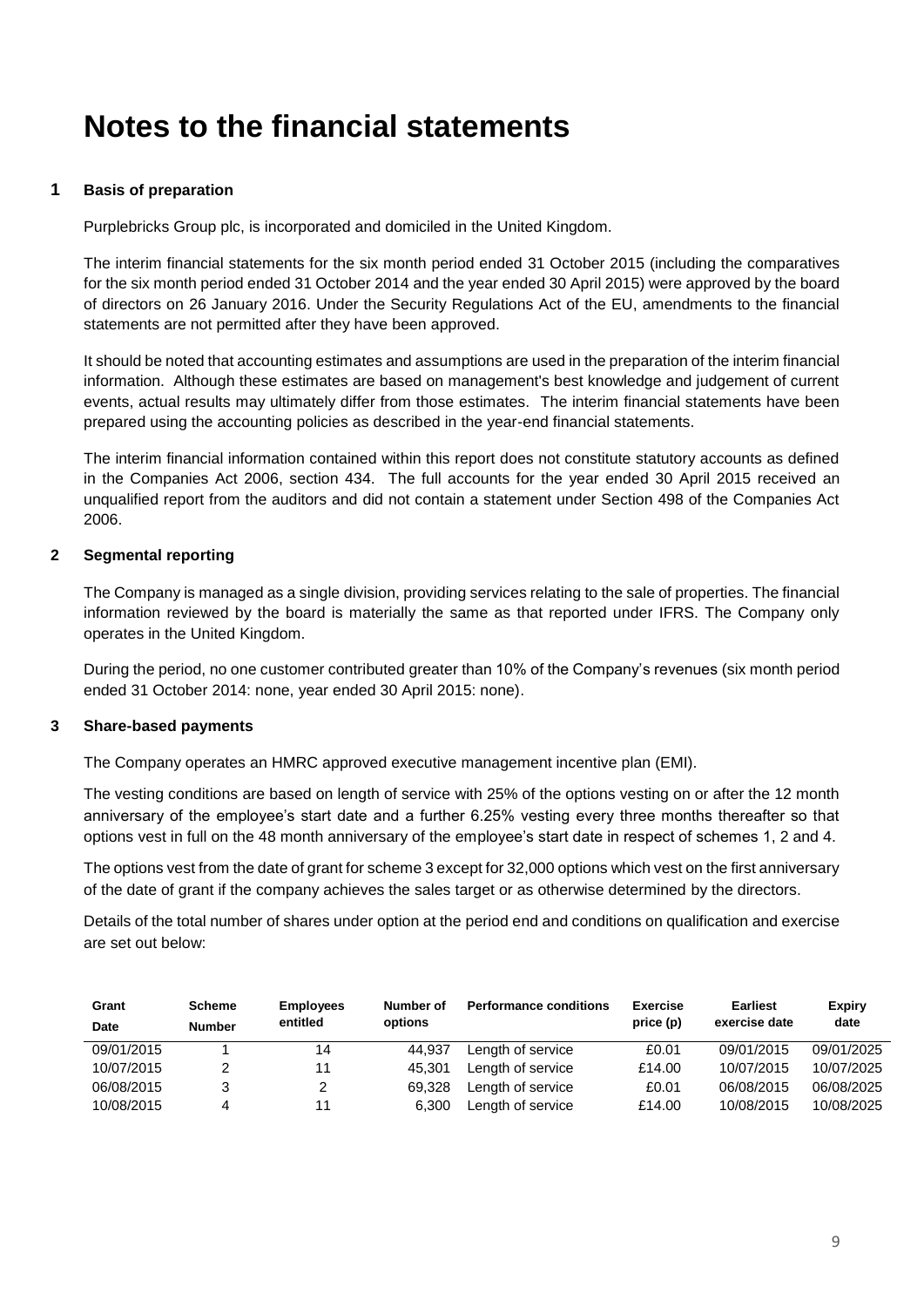No share options were exercised during the period (H1 FY15: nil). The number and weighted average exercise price of share options are as follows:

|                                     | 31 October<br>2015<br>Weighted<br>average<br>exercise<br>price | 31 October<br>2015<br>Number of<br>options<br>(number) | 31 October<br>2014<br>Weighted<br>average<br>exercise price | 31 October<br>2014<br>Number of<br>options<br>(number) | 30 April 2015<br>Weighted<br>average<br>exercise price | 30 April 2015<br>Number of<br>options<br>(number) |
|-------------------------------------|----------------------------------------------------------------|--------------------------------------------------------|-------------------------------------------------------------|--------------------------------------------------------|--------------------------------------------------------|---------------------------------------------------|
| Outstanding at start of             | £0.01p                                                         | 42,637                                                 |                                                             |                                                        |                                                        |                                                   |
| period                              | £5.98                                                          | 120,929                                                |                                                             |                                                        | £0.01p                                                 | 44,937                                            |
| Granted during the period           |                                                                |                                                        |                                                             |                                                        |                                                        |                                                   |
| Exercised during the period         |                                                                |                                                        |                                                             |                                                        |                                                        |                                                   |
| Lapsed during the period            | £14.00                                                         | (1,500)                                                |                                                             |                                                        | £0.01p                                                 | (2,300)                                           |
| Outstanding at end of the<br>period | £4.36                                                          | 162,066                                                |                                                             |                                                        | £0.01p                                                 | 42,637                                            |
| Exercisable at end of the<br>period | £1.49                                                          | 61,935                                                 |                                                             |                                                        | £0.01p                                                 | 13,800                                            |

Options outstanding at 31 October 2015 for schemes 1 and 3 have an exercise price of £0.01p (30 April 2015: £0.01p. 31 October 2014: not applicable). The weighted average remaining contractual life of the options is 10 years (30 April 2015: 10 years. 31 October 2014: not applicable).

Options outstanding at 31 October 2015 for schemes 2 and 4 have an exercise price of £14.00 (30 April 2015: £nil. 31 October 2014: not applicable). The weighted average remaining contractual life of the options is 10 years (30 April 2015: 10 years. 31 October 2014: not applicable).

### **Fair value assumptions of share-based payments**

The fair value of services received in return for share options granted is measured by reference to the fair value of share options granted. The estimate of fair value is measured using the Black-Scholes model. Details of the fair value of share options granted in the period and the prior period, together with the assumptions used in determining the fair value are summarised below. No options were granted in the preceding period.

|                                                         | 31 October 2015 | 31 October 2014 | 30 April<br>2015 |
|---------------------------------------------------------|-----------------|-----------------|------------------|
| Weighted average share price at date of grant           | £14.00          |                 | £14.00           |
| Weighted average exercise price                         | £5.98           |                 | £0.01            |
| Weighted average contractual life (years)               | 10              | n/a             | 10               |
| Weighted average expected volatility                    | 27%             |                 | 27%              |
| Weighted average risk free interest rate                | 1.5%            |                 | 1.5%             |
| Total weighted average fair value of options<br>granted | £318,372        |                 | £596.510         |

The volatility assumption, measured at the standard deviation of expected share price movements, is based on a review of volatility used by listed companies in the same sector.

### **Charge to the income statement**

The charge to the income statement, included with administrative expenses, comprises: